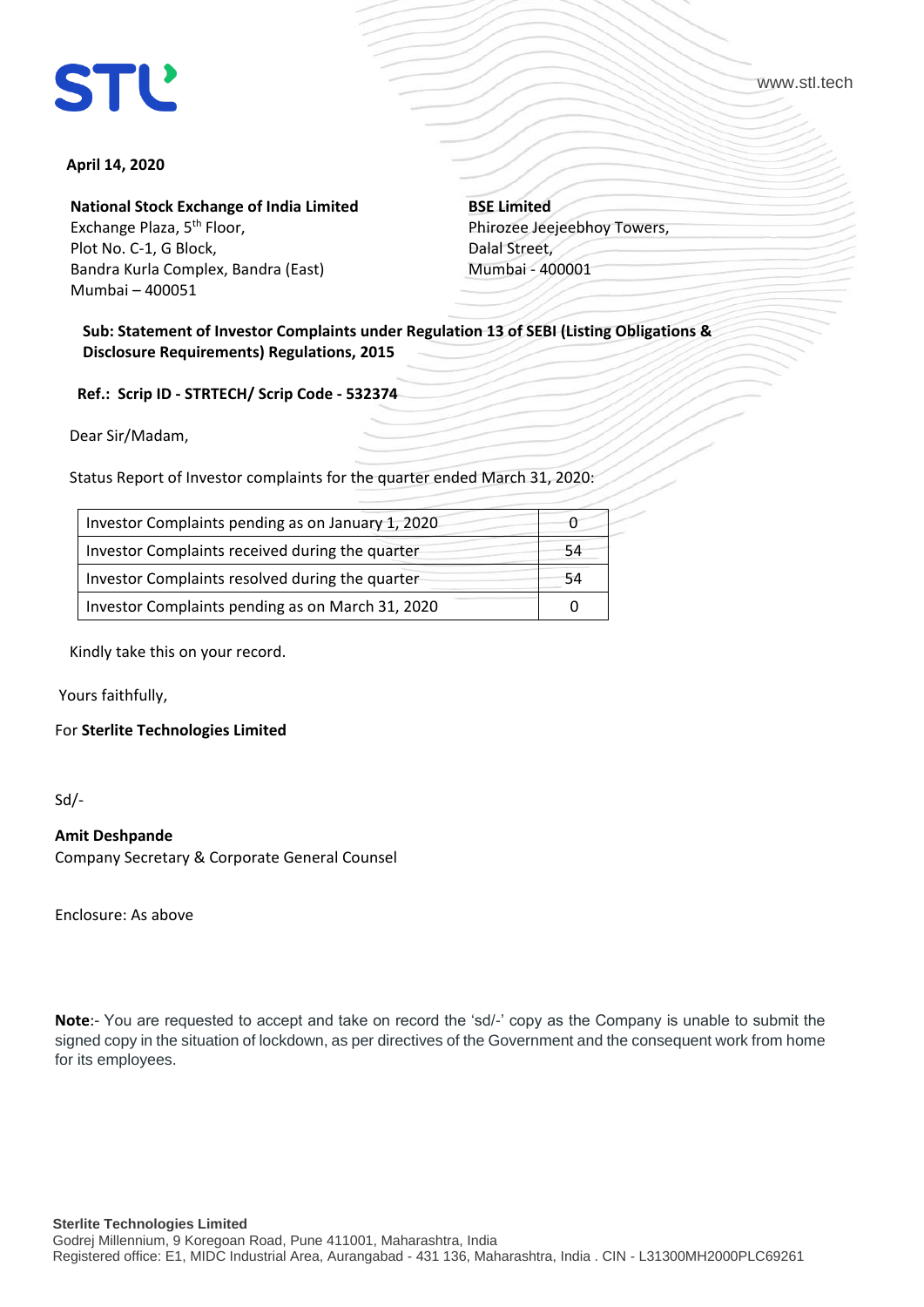

KFIN/RIS/SOTL/IGR/4 DATE : 06/04/2020

TO, THE COMPANY SECRETARY M/S. STERLITE TECHNOLOGIES LTD. 4<sup>TH</sup> FLOOR, GODREJ MILLENNIUM 9, KOREGAON ROAD PUNE 411 001

Dear Sir,

### **SUB : STATUS OF REDRESSAL OF INVESTOR REQUESTS/GRIEVANCES FOR THE PERIOD FROM 01/01/2020 TO 31/03/2020.**

| S.NO.          | <b>PARTICULARS</b>                                                  | <b>OPENING</b><br><b>BALANCE</b> | <b>TOTAL NO OF</b><br><b>LETTERS</b><br><b>RECEIVED</b><br><b>DURING THE</b><br><b>PERIOD</b> | <b>TOTAL NO.</b><br><b>OF LETTER</b><br><b>REPLIED</b><br><b>DURING</b><br><b>THE PERIOD</b> | <b>LETTERS</b><br><b>PENDING</b> |
|----------------|---------------------------------------------------------------------|----------------------------------|-----------------------------------------------------------------------------------------------|----------------------------------------------------------------------------------------------|----------------------------------|
| $\mathbf{1}$   | CHANGE/CORRECTION OF ADDRESS                                        | $\Omega$                         | 12                                                                                            | 12                                                                                           | $\Omega$                         |
| $\overline{2}$ | CHANGE/CORRECTION OF BANK MANDATE                                   | $\Omega$                         | $\overline{4}$                                                                                | 4                                                                                            | $\Omega$                         |
| $\overline{3}$ | NON RECEIPT OF ANNUAL REPORT                                        | $\Omega$                         | $\mathbf{1}$                                                                                  | $\mathbf{1}$                                                                                 | $\Omega$                         |
| $\overline{4}$ | NON RECEIPT OF DIVIDEND WARRANTS                                    | $\Omega$                         | 39                                                                                            | 39                                                                                           | $\Omega$                         |
| 5 <sup>1</sup> | NON RECEIPT OF SECURITIES                                           | $\Omega$                         | 12                                                                                            | 12                                                                                           | $\Omega$                         |
| 6              | NON RECEIPT OF SECURITIES AFTER TRANSFER                            | $\Omega$                         | $\Omega$                                                                                      | $\Omega$                                                                                     | $\Omega$                         |
| $\overline{7}$ | DELETION OF JOINT NAME DUE TO DEATH                                 | $\Omega$                         | 6                                                                                             | 6                                                                                            | $\Omega$                         |
| 8              | LOSS OF SECURITIES AND REQUEST FOR ISSUE<br>OF DUPLICATE SECURITIES | $\Omega$                         | 20                                                                                            | 20                                                                                           | $\Omega$                         |
| 10             | RECEIPT OF D/W FOR REVALIDATION                                     | $\Omega$                         | 43                                                                                            | 43                                                                                           | $\Omega$                         |
| 11             | REQUEST FOR ECS FACILITY ( ELECTRONIC<br><b>CLEARANCE SERVICES)</b> | $\Omega$                         | 21                                                                                            | 21                                                                                           | $\Omega$                         |
| 12             | QUERY REGARDING UNDELIVERED SHARE<br><b>CERTIFICATE</b>             | $\Omega$                         | $\mathbf{1}$                                                                                  | $\mathbf{1}$                                                                                 | $\Omega$                         |
| 13             | REQUEST FOR EXCHANGE OF OLD CERTIFICATES<br>WITH NEW CERTIFICATES   | $\Omega$                         | $\mathbf{1}$                                                                                  | $\mathbf{1}$                                                                                 | $\Omega$                         |

## **KFin Technologies Private Limited**

(Formerly known as "Karvy Fintech Private Limited")

**Registered & Corporate Office**

Selenium Building, Tower-B, Plot No- 31 & 32, Financial District, Nanakramguda, Serilingampally, Hyderabad, Rangareddi, Telangana, India, 500032.

Ph : +91 40 6716 2222, 3321 1000 | https://www.kfintech.com | CIN : U72400TG2017PTC117649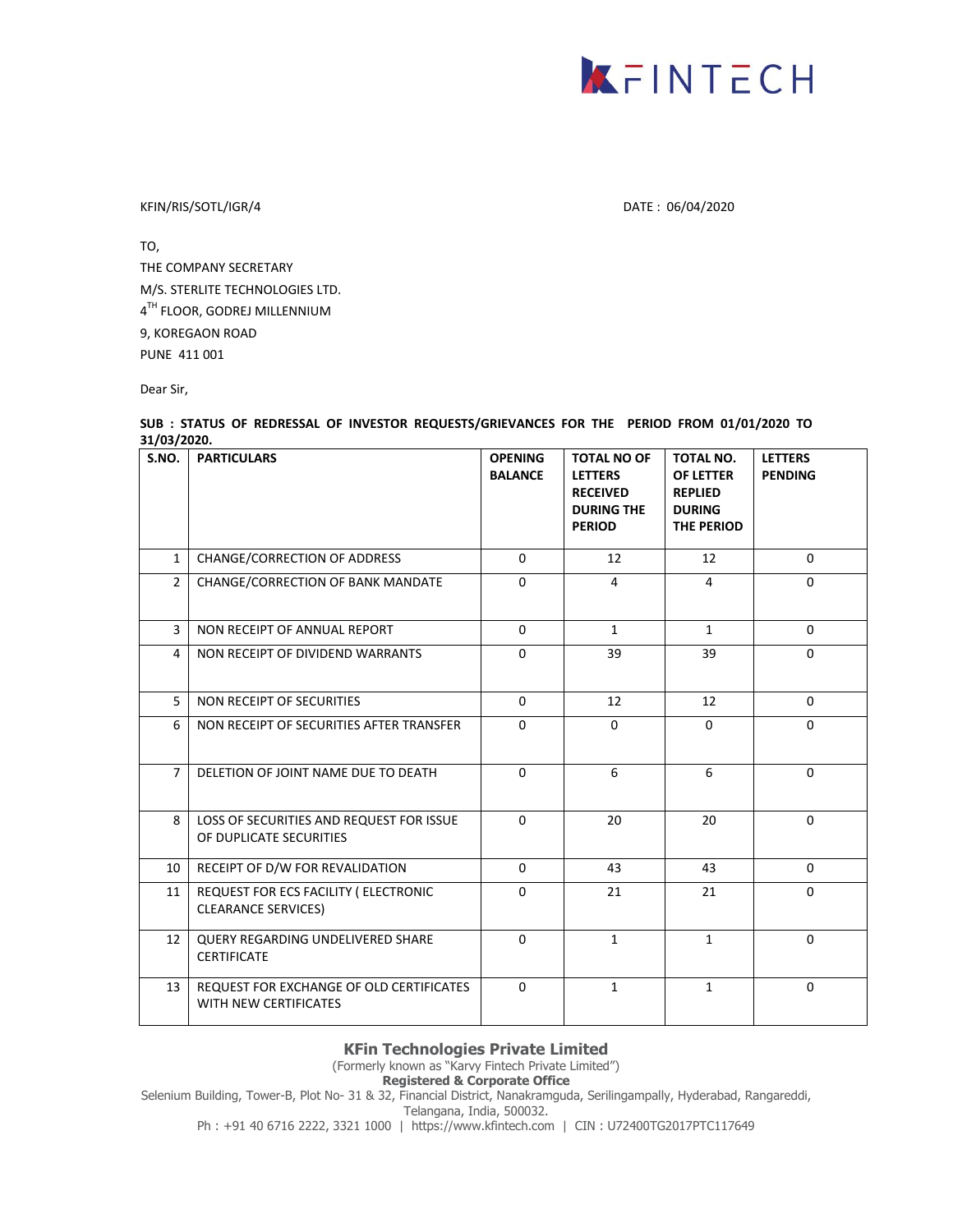

|                 | 14   RECEIPT OF I/B FOR DUPLICATE SHARE<br><b>CERTIFICATE</b> |     |     |  |
|-----------------|---------------------------------------------------------------|-----|-----|--|
| 15              | REQUEST FOR TRANSMISSION OF SECURITIES                        | 10  | 10  |  |
| 16 <sup>1</sup> | SEBI/SCORES/BSE/NSE                                           |     |     |  |
|                 | TOTAL                                                         | 177 | 177 |  |

Thanking you,

Yours faithfully, for **Kfin Technologies Pvt. Ltd.**

**Sd/- Authorised Signatory**

**KFin Technologies Private Limited** (Formerly known as "Karvy Fintech Private Limited") **Registered & Corporate Office** Selenium Building, Tower-B, Plot No- 31 & 32, Financial District, Nanakramguda, Serilingampally, Hyderabad, Rangareddi, Telangana, India, 500032. Ph : +91 40 6716 2222, 3321 1000 | https://www.kfintech.com | CIN : U72400TG2017PTC117649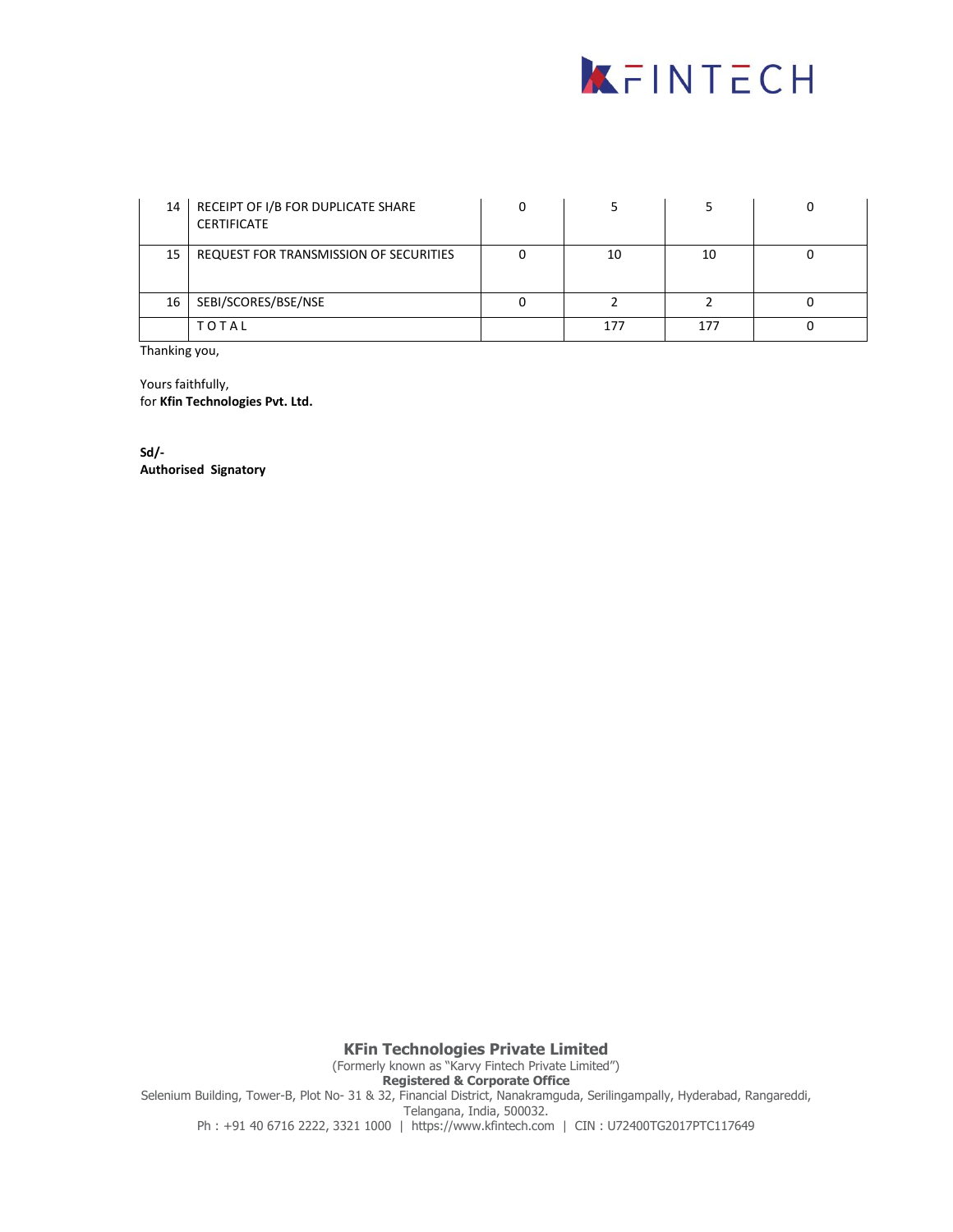

### KFIN/SOTL/IGR/4 DATE: 06/04/2020

TO,

COMPANY SECRETARY M/S. STERLITE TECHNOLOGIES LTD. 4<sup>TH</sup> FLOOR, GODREJ MILLENNIUM 9, KOREGAON ROAD PUNE 411 001

Dear Sir,

### **SUB : STATUS OF REDRESSAL OF INVESTOR REQUESTS/GRIEVANCES FOR THE PERIOD FROM 01/01/2020 TO 31/03/2020.**

| SL.NO | <b>CATEGORY</b>                 | <b>Opening Balance</b> | <b>Received</b> | <b>Replied</b> | Pending |
|-------|---------------------------------|------------------------|-----------------|----------------|---------|
|       |                                 |                        |                 |                |         |
|       | Non receipt of Dividend         | 00                     | 39              | 39             |         |
| 2.    | Non receipt of securities       | 00                     | 12              | 12             |         |
| 3.    | Non receipt of Annual Report    | 00                     | 01              | 01             |         |
| 4.    | Non receipt of securities after | 00                     | 00              | 00             | 0       |
|       | transfer                        |                        |                 |                |         |
| 5.    | SEBI/SCORES                     | 00                     | 02              | 02             |         |
| 6.    | BSE/NSE                         | 00                     | 00              | 00             |         |
|       | T OTAL                          | 00                     | 54              | 54             | 00      |

Thanking you,

Yours faithfully, for **Kfin Technologies Pvt. Ltd.**

**Sd/ Authorised Signatory**

**KFin Technologies Private Limited**

(Formerly known as "Karvy Fintech Private Limited")

**Registered & Corporate Office**

Selenium Building, Tower-B, Plot No- 31 & 32, Financial District, Nanakramguda, Serilingampally, Hyderabad, Rangareddi, Telangana, India, 500032.

Ph : +91 40 6716 2222, 3321 1000 | https://www.kfintech.com | CIN : U72400TG2017PTC117649